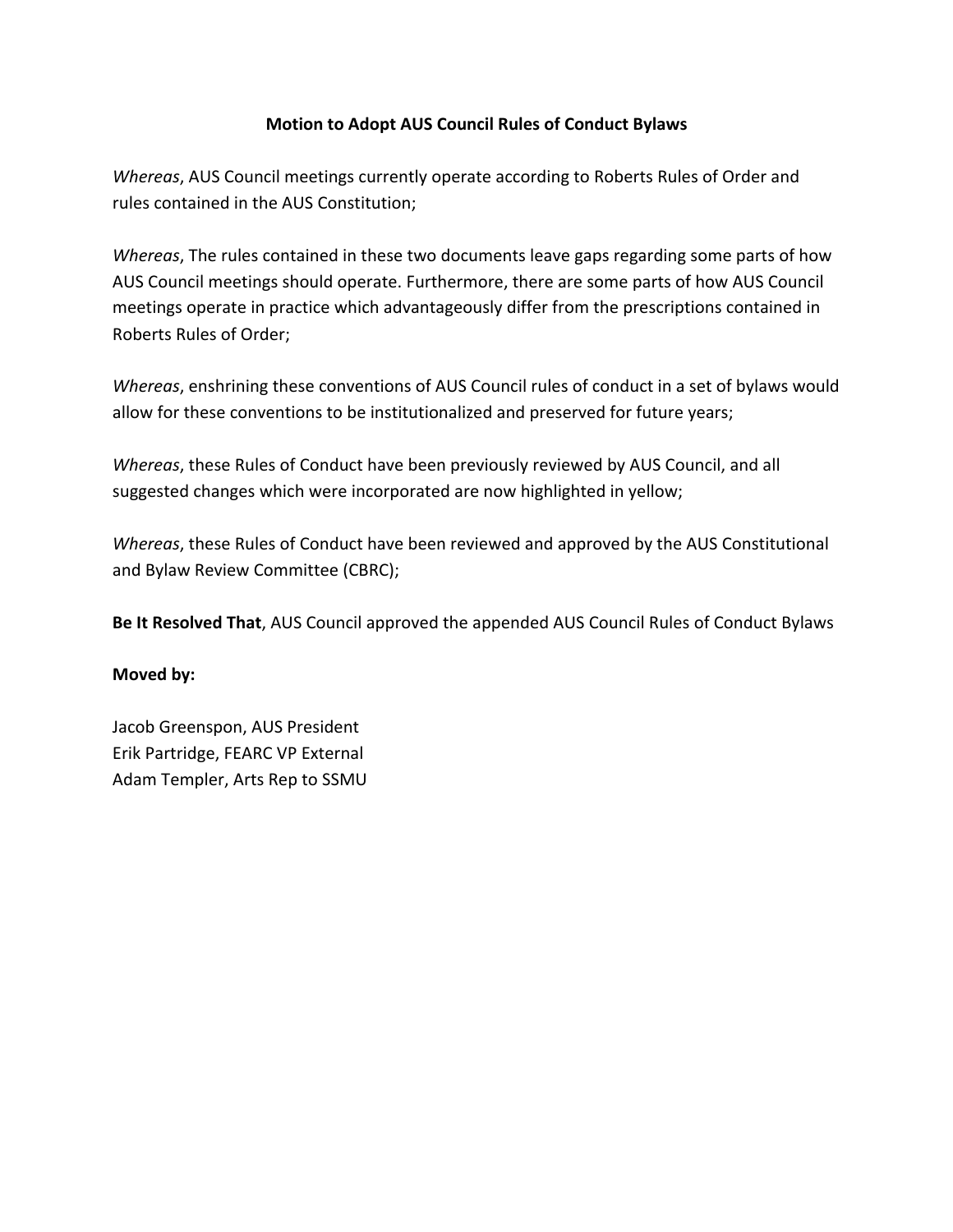### **RULES OF CONDUCT FOR AUS LEGISLATIVE COUNCIL**

#### **Article 1 – Definitions**

1.1 "Council" shall be defined as synonymous with the "Arts Undergraduate Society Legislative Council"

1.2 "The Society" shall be defined as synonymous with "the Arts Undergraduate Society of McGill University"

1.3 "Speaker" shall be defined as the Speaker of AUS Legislative Council, or the subsitute Speaker serving as Speaker *pro tempore* for that AUS Legislative Council meeting 1.4 "Councillor" shall be defined as members of AUS Council, as determined in Article 7.1 of the **AUS Constitution** 

### Article 2 – Order of Business for a Regular Meeting

2.1 The Order of Business for any Regular Meeting of Council shall consist of the following:

- 2.1.1 Call to order;
	- 2.1.1.1 Territorial Acknowledgement
- 2.1.2 Approval of Minutes from Previous Meeting;
- 2.1.3 Adoption of the Agenda;
- 2.1.4 Announcements
- 2.1.5 Old Business;
- 2.1.6 New Business;
- 2.1.7 Reports of Executive Officers;
- 2.1.8 Reports of Arts Representative to SSMU and Senators;
- 2.1.9 Reports of Committees and Departmental Associations;
- 2.1.10 Question Period;
- 2.1.11 Next Meeting Time and Date
- 2.1.12 Adjournment.

### Article 3 – Notice, Call to Order and Territorial Acknowledgment

3.1 The Council shall meet for business at such time and place as shall have been duly notified by the Speaker, and shall be called to order by the Speaker. Should the Speaker be absent, the meeting shall be called to order by the President or substitute Speaker, and Council shall then proceed to the election of a Speaker *pro tempore*.

3.2 Five Councillors may petition the AUS Executive Committee to call an emergency meeting of AUS Council, in pressing and substantial cases

3.2.1 If the AUS Executive Committee rejects the petition to call an emergency Council meeting, the reasons for doing so must be delivered in writing to all Councillors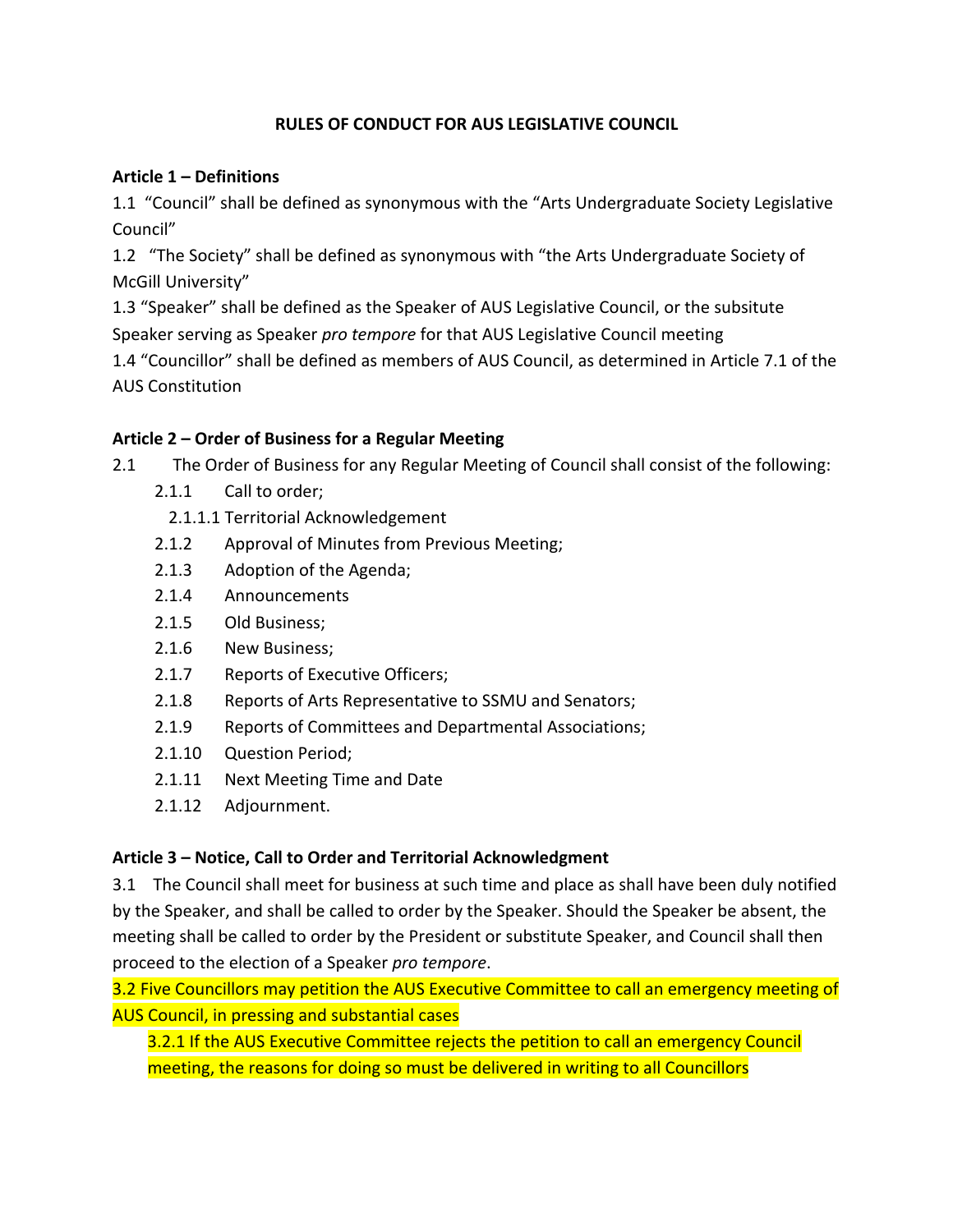3.3 A Traditional Territory Acknowledgment, as following, shall be stated at the beginning of all sessions of AUS Legislative Council: "AUS would like to acknowledge that McGill University is *situated on the traditional territory of the Kanien'keha:ka, a place which has long served as a*  site of meeting and exchange amongst nations. AUS recognizes and respects the Kanien'keha:ka as the traditional custodians of the lands and waters on which we meet today."

# **Article 4 – Question Period**

4.1 There shall be allotted a maximum of fifteen (15) minutes to Question Period, unless extended by a vote of Council

4.2 Members of Council may ask questions by preference. Members of the gallery section, who are not members of Council shall as well be allowed to ask questions during the time allotted to Question Period.

4.3 A maximum of one (1) minute per question and two (2) minutes per answer will be allowed, unless extended by a vote of Council

4.4 Questions should be inquiry of fact, not of the respondent's opinions

## **Article 5 – Reports**

5.1 The reports of all Officers, Arts Representatives to SSMU, Senators, and Departments shall be in writing and distributed to Council members and the general public before that meeting of AUS Council.

5.2 Reports of the Executive Committee shall be made in writing.

5.3 Councillors shall endeavour to keep questions on reports to Council succinct and relevant 5.4 Each Departmental Association represented on AUS Council shall submit written bi-weekly reports on the activities of their associations to the Speaker of AUS Council

5.4.1 Each Departmental association shall report verbally to AUS Council once per semester on their recent activities (for example recently held events and future plans)

5.4.1.1 The Speaker has discretion to determine which Departmental Associations report verbally at which Council meeting

- 5.4.2 Departmental Associations that have failed to submit bi-weekly reports to two Council meetings throughout the academic year shall be subject to the same consequences as a single failure to attend to Council meetings, up to and including suspension of funding for that Departmental Association
- 5.5 The Speaker has discretion to set regulations regarding the format and submission deadline of Council reports, after consultation with AUS President and the members of AUS **Council**

## **Article 6 – Documents for Council**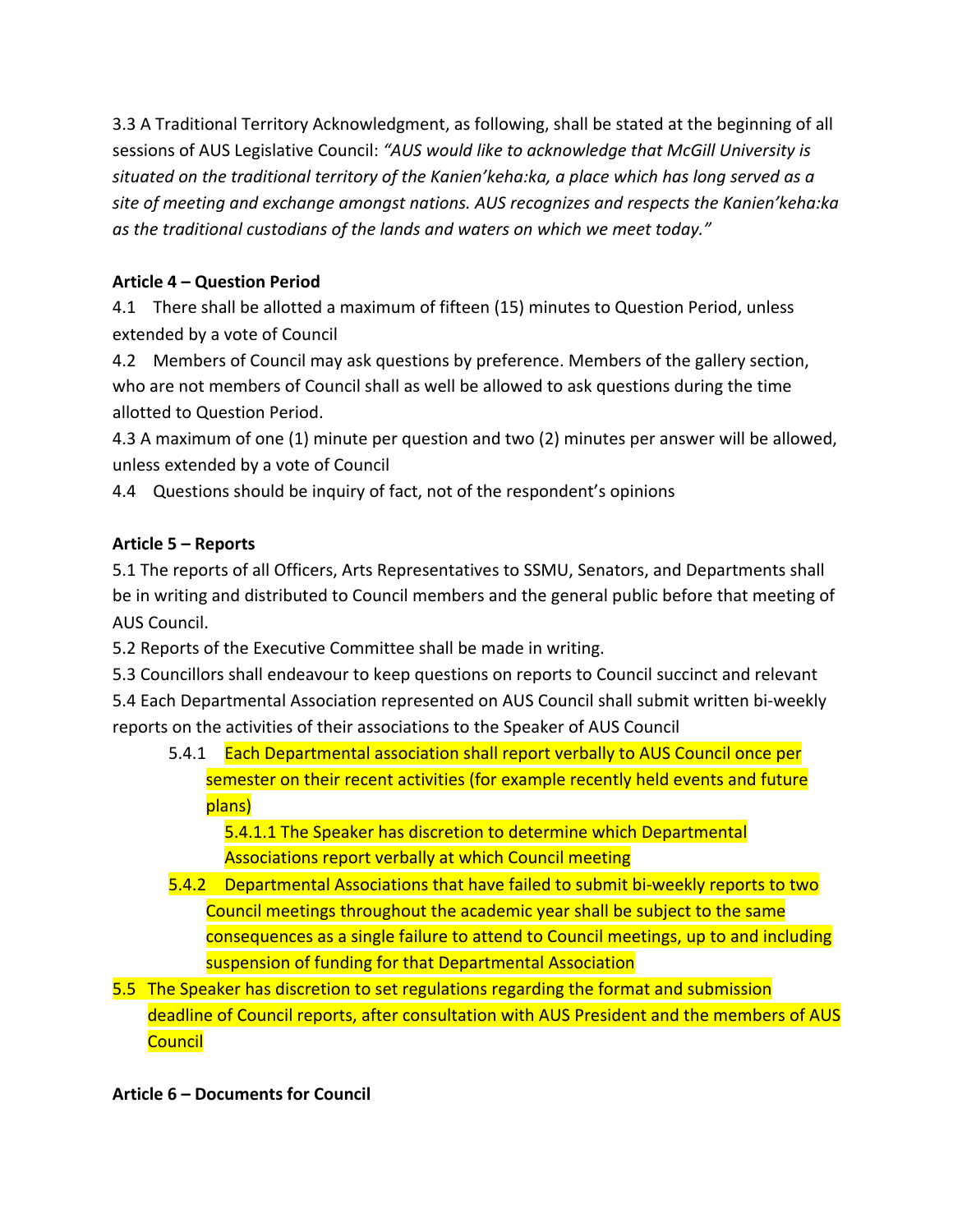6.1 All documents that may appear on the Council meeting agenda, including but not limited to reports, resolutions, and presentations, shall be made available to Councilors and AUS members as early as reasonably possible

6.2 Before substantive discussions at Council, members of Council shall be provided with a document that explains the background of the discussion, the issue(s) at hand, and potential courses of action, where reasonably possible

6.3 All motions put to vote at the AUS Legislative Council shall have all insertions marked in bold, have all deletions marked with a strikethrough, be clearly marked as to if they obtained successful passage, and be distributed within 48 hours following the conclusion of a meeting of the AUS Legislative Council, except in the event of technical failure. A secondary copy, showing the final state of a motion, without mark up shall also be uploaded.

### **Article 7 – Nomination of Councilors to Committees**

7.1 Each councilor shall sit on at least one committee

7.2 Appointment to committees shall be determined by the bylaws for that committee

7.2.1 If no appointment process is outlined in the bylaws for a committee, or if a committee does not have bylaws regulating its activities, then appointments are at the discretion of the AUS Executive Committee

#### **Article 8 – Members of the Gallery**

8.1 Members of the gallery may address Council when recognised by the Speaker, provided that such individuals shall be subject to all rules of order of the Society.

8.2 The Speaker of Council may refuse speaking rights to or withdraw them from a member of the gallery for any of (but not limited to) the following reasons:

- 8.2.1 The member of the gallery is not a Member of the Society.
- 8.2.2 The member is making a point that is redundant.
- 8.2.3 The agenda of Council is running behind schedule or faces other time constraints.

8.3 Members of the gallery may ask questions to reports

8.4 It shall be the responsibility of the Speaker to make available to the members of the gallery with these Rules of Conduct and the Rules of Order through the AUS Website

#### **Article 9 – Voting**

9.1 No member of Council may vote in absence or by proxy

9.2 Rather than requiring Council to vote on a motion to previous question, the Speaker shall have discretion to end debate and move on to voting on the issue before Council when no placards are raised and no Councillors wish to speak on an issue.